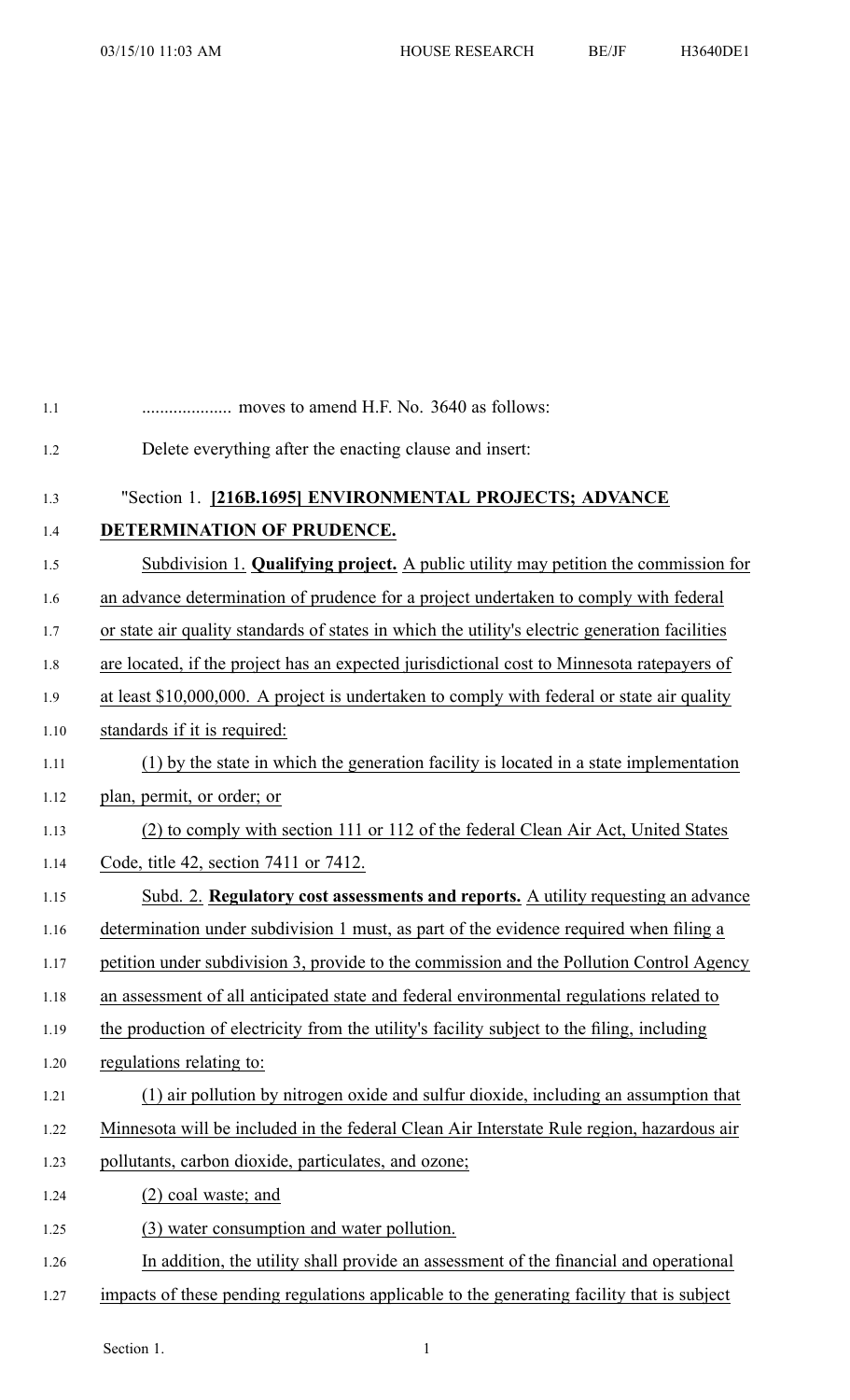| 2.1  | to the filing and analyze a range of regulatory response scenarios that include, but are       |
|------|------------------------------------------------------------------------------------------------|
| 2.2  | not limited to:                                                                                |
| 2.3  | (1) the installation of pollution control equipment;                                           |
| 2.4  | (2) the benefits of the retirement or repowering of the plant that is the subject of           |
| 2.5  | the filing with cleaner fuels considering the costs of complying with state and federal        |
| 2.6  | environmental regulations; and                                                                 |
| 2.7  | (3) the use of pollution allowances to achieve compliance.                                     |
| 2.8  | The utility shall consult with interested stakeholders in establishing the scope of the        |
| 2.9  | regulatory, financial, and operational assessments prior to or during the 60-day period of     |
| 2.10 | the notice under subdivision 4.                                                                |
| 2.11 | Subd. 3. Petition. A petition filed under this section must include a description of           |
| 2.12 | the project, evidence supporting the project's reasonableness, a discussion of project         |
| 2.13 | alternatives, a project implementation schedule, a cost estimate and support for the           |
| 2.14 | reasonableness of the estimated cost, and a description of the public utility's efforts to     |
| 2.15 | ensure the lowest reasonable costs. Following receipt of the Pollution Control Agency's        |
| 2.16 | verification under subdivision 4, the commission shall allow opportunity for oral and          |
| 2.17 | written comment on the petition. The commission shall make a final determination on            |
| 2.18 | the petition within ten months of its filing date. The commission must make findings           |
| 2.19 | in support of its determination.                                                               |
| 2.20 | Subd. 4. Verification. At least 60 days prior to filing a petition to the commission           |
| 2.21 | under subdivision 3, the utility shall file notice with the Pollution Control Agency that      |
| 2.22 | describes the project and how it qualifies under subdivision 1. The Pollution Control          |
| 2.23 | Agency shall, within 60 days of receipt of the notice, verify that the project qualifies under |
| 2.24 | subdivision 1, and shall forward written verification to the commission.                       |
| 2.25 | Subd. 5. Cost recovery. The utility may begin recovery of costs that have been                 |
| 2.26 | incurred by the utility in connection with implementation of the project in the next rate      |
| 2.27 | case following an advance determination of prudence. The commission shall review the           |
| 2.28 | costs incurred by the utility for the project. The utility must show that the project costs    |
| 2.29 | are reasonable and necessary, and demonstrate its efforts to ensure the lowest reasonable      |
| 2.30 | project costs. Notwithstanding the commission's prior determination of prudence, it may        |
| 2.31 | accept, modify, or reject any of the project costs. The commission may determine whether       |
| 2.32 | to require an allowance for funds used during construction offset.                             |
| 2.33 | Subd. 6. Expiration. A petition for an advance determination of prudence may not               |
| 2.34 | be filed after December 31, 2015.                                                              |
| 2.35 | <b>EFFECTIVE DATE.</b> This section is effective the day following final enactment."           |

2.36 Delete the title and insert: